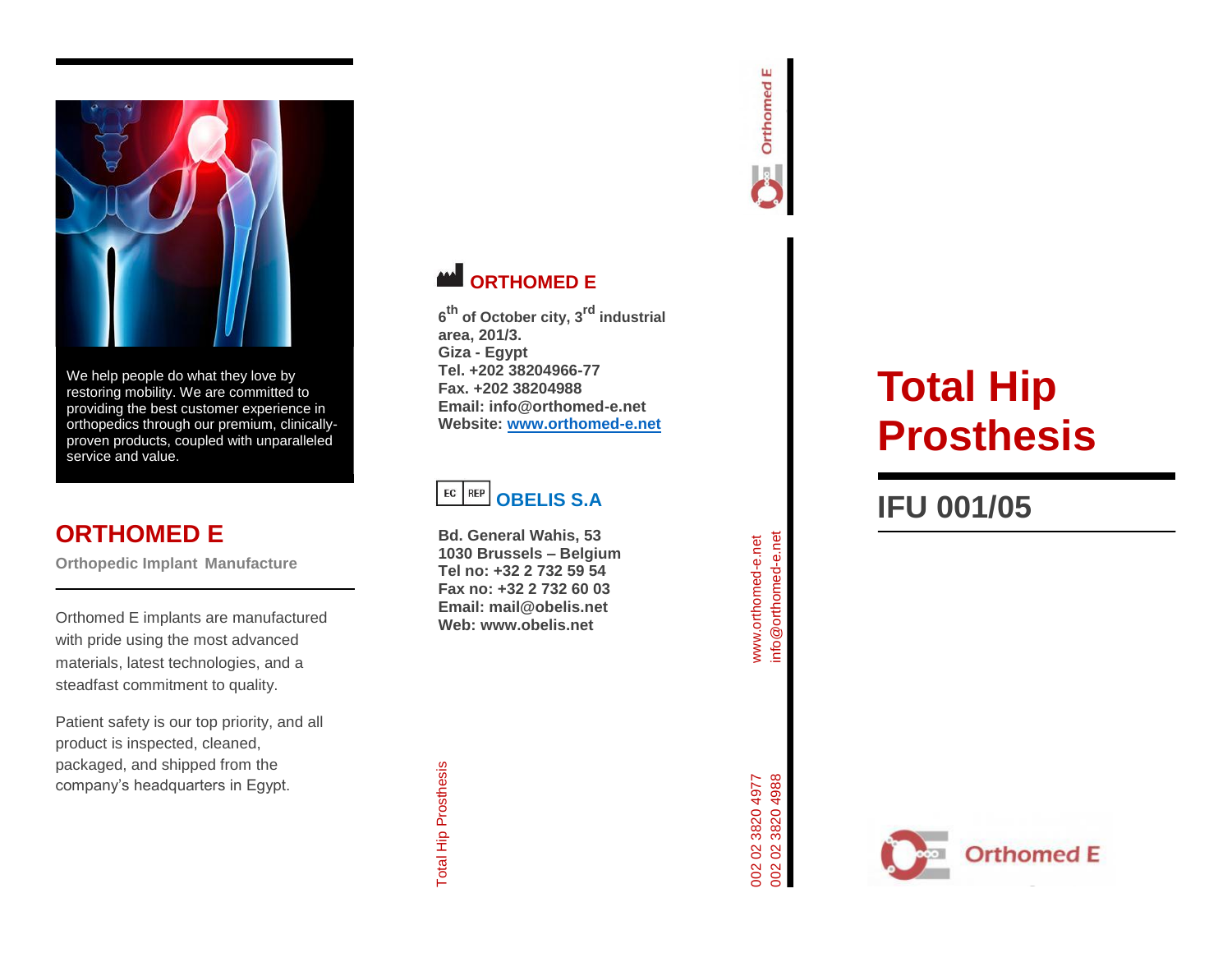**Manuals are subject to change; the most current version of each manual is always available online.**

#### **Printed in: December 24, 2018**

- Orthomed E has a variety of Total Hip prosthesis. Total Hip prosthesis components include: AUTOFIT femoral stems, AUTOFIT femoral heads, AUTOFIT Bipolar Mobile Cup which is comprised of acetabular shells, acetabular liners and locking rings.
- Components are available in a variety of designs and size ranges intended for both primary and revision applications.



Surgeons will select the design of the hip prosthesis and size of femoral ball to give the range of motion and stability that need to function. There are several different choices of hip implants to consider.

All of materials we have machined are found acceptable for articulating surfaces of total hip prosthesis implants.

#### **MATERIALS?**

- Femoral Stems are machined either from Stainless Steel (SS) per ISO 5832-9 or medical grade titanium alloy (TA) per ISO 5832-3/ASTM F136;
- Femoral Heads are machined from Stainless Steel (SS) per ISO 5832-1 or Chromium Cobalt as per ISO 5832-12;
- Bipolar Mobil Cup, which comprise the following:
	- Acetabular Shells are machined from Stainless Steel (SS) per ISO 5832-1;
	- Acetabular Liners and locking rings are machined from Ultra-High Molecular Weight Polyethylene (UHMWPE) per ISO 5834-2.

#### **INDICATION!**

- Noninflammatory degenerative joint disease including osteoarthritis and avascular necrosis.
- Rheumatoid arthritis
- Correction of functional deformity
- Treatment of non-union, femoral neck fracture, and trochanteric fractures of the proximal femur with head involvement, unmanageable using other techniques.
- Revision of previously failed total hip arthroplasty.

### **CONTRADICTION!**

- The choice of particular device must be carefully weighed against patient's overall condition.
- Conditions listed below may preclude or reduce the chance of successful outcome:
- Infection local to the operative site.
- Signs of local inflammation.
- Fever or leukocytosis.
- Morbid obesity (defined according to the WHO standards).
- Pregnancy.
- Neuromuscular disorders which can create unacceptable risk of fixation failure or complications in postoperative care.
- Any other condition which would preclude the potential benefit of implant insertion surgery and disturb the normal process of bone remodeling, e.g. the presence of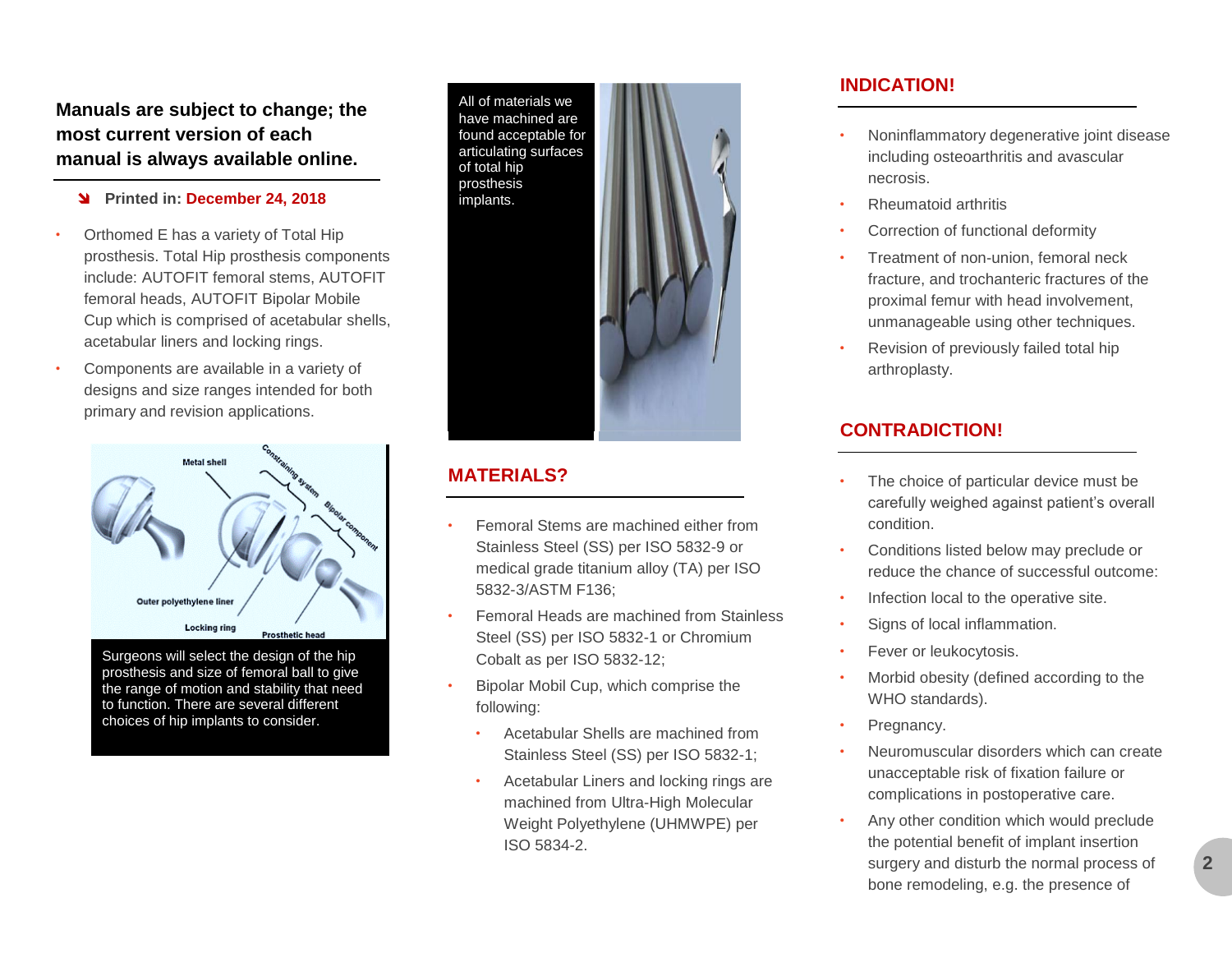tumors or congenital abnormalities, fracture local to the operating site, elevation of sedimentation rate unexplained by other diseases, elevation of white blood cells (WBC) count, or a marked left shift in the WBC differential count.

- Suspected or documented allergy or intolerance to implant materials. Surgeon shall find out if the patient develops allergic reaction to the material of the implant (content of the implant material is presented in Device Description).
- Any case not needing a surgical intervention.
- Any case not described in the indications.
- Any case where the implant components selected for use would be too large or too small to achieve a successful result.
- Any patient unwilling to cooperate with postoperative instructions; mental illness, a condition of senility or substance abuse may cause the patient to ignore certain necessary limitations and precautions in the implant usage.
- Any case that requires the simultaneous use of elements from different systems that are made of different metals.
- Any case in which implant utilization would disturb physiological processes.
- Any case in which there is inadequate tissue coverage of the operative site.
- Blood supply limitation in the operative site.
- The above-mentioned list does not exhaust the topic of contraindications.

### **WARNINGS!**

- The important medical information given in this document should be conveyed to the patient.
- The selection of proper shape and size of the implant appropriate for a specific patient is crucial to achieving success of the surgery. The surgeon is responsible for this choice.
- Preoperative and operating procedures, including knowledge of surgical techniques, and correct placement of implants are important and shall be considered by the surgeon in order to achieve success during operation.
- No implant can withstand body loads without the biomechanical continuity of the bone.
- During normal use all surgical implants are subjected to repeated stresses which can result in material fatigue and failure of the implant.
- To avoid excessive wear or stress on the implant which could lead to non-union or implant failure and associated clinical problems, the surgeon must inform the patient about the physical activity limitations during the treatment period.
- If the patient is involved in an occupation or activity (e.g.: substantial walking, running, lifting weights, muscles strain) which may apply excessive stress on the implant, the

surgeon must inform the patient that resultant forces can cause implant failure.

- A successful result is not always achieved in every surgical case.
- This fact is especially true in the case where other patient's conditions may compromise the results.
- The proper patient selection, compliance of the patient and observance of post-operative recommendations will greatly affect the results. The bone union is less likely to occur among patients who smoke. These patients should be informed about this fact and warned of this consequence.
- Overweight may cause additional stresses and strains within implant which can lead to fatigue and deformation of the implant.
- Patients who are overweight, malnourished and/or abusing alcohol or drugs, with weak muscles and low-quality bones and/or with nerve palsy are not the best candidates for the procedure of surgical stabilization. These patients are not able or not ready to observe the post-operative recommendations and limitations.
- The implants are intended as an aid to the healing process and are NOT intended to replace body structures or bear the body
- weight when the treatment
- process has not yet finished.
- The implant may break or become damaged as a result of strenuous activity or trauma and may need to be replaced in the future.
- The surgeon must warn the patient that the device cannot and does not restore the function and efficiency of a healthy bone.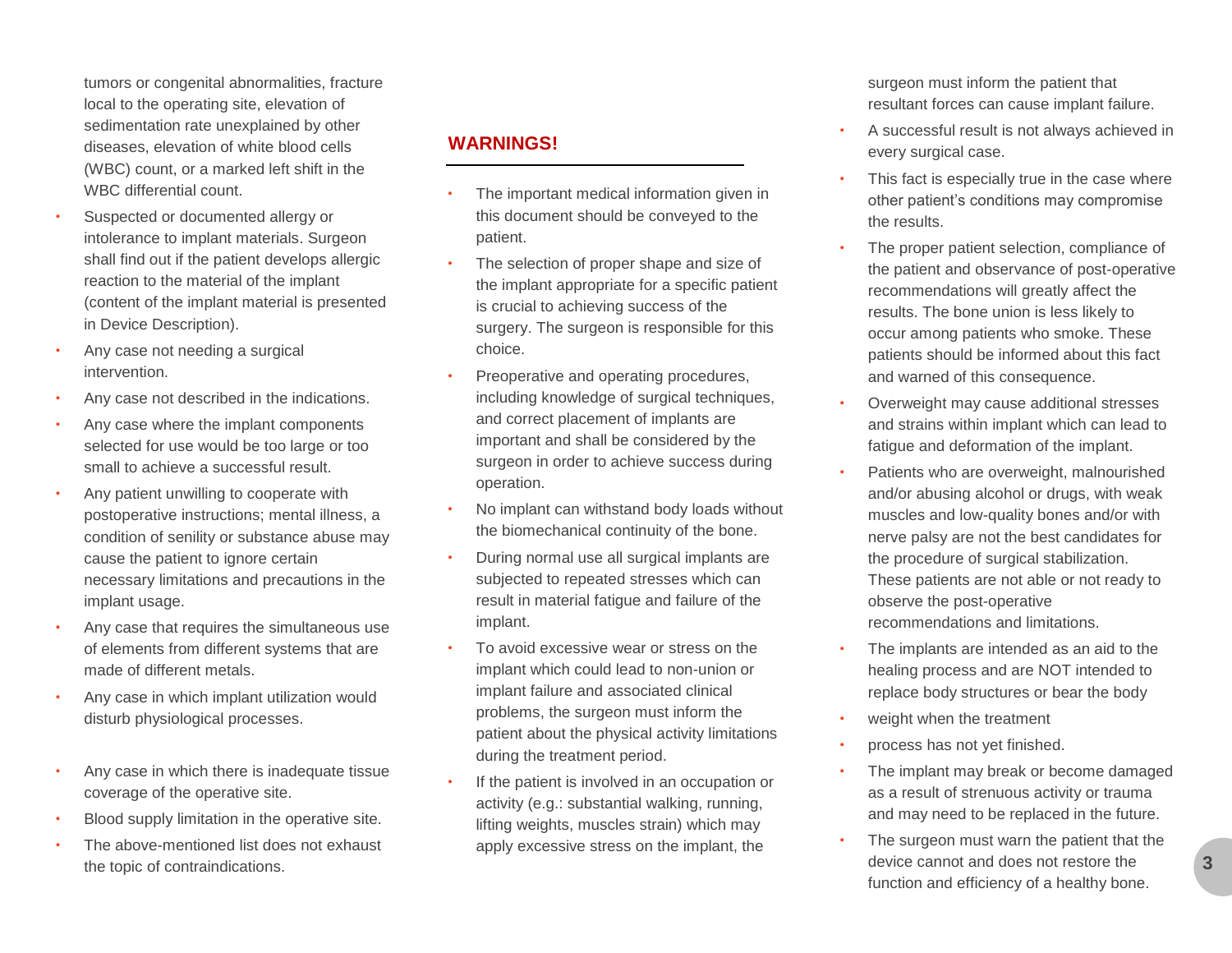#### **PRECAUTIONS!**

- Implant is intended for single use only. After removing the implant from the patient's body, it must be secured against re-use, and then finally disposed of in accordance with current hospital procedures. hospital procedures.
- Implant which had contact with tissues or body fluids of another patient cannot be reimplanted due to a potential risk of crossinfection caused by viruses, bacteria and prions.
- Implants containing UHMWPE and sterilized by ionizing radiation, shall not re-sterilized under any circumstance even they are not used.
- Avoid notching, scratching, or striking the prosthesis. Do not use any component if damage is found or caused during setup or insertion
- Misuse of instruments or implants may cause injury to the patient or operative personnel.
- Avoid damaging implant surface and deforming its shape during the implantation; the damaged implant cannot be implanted or left in the patient's body.
- Insertion, removal and adjustment of implants must only be done with instruments specially designated for those implants.
- Use of implants and instruments in combination with implants and instruments

from other manufacturers may cause damage or failure of those implants or instruments and may lead to improper course of surgery and healing process.

- Improper component selection, placement, positioning, or fixation may result in unusual stress conditions, reducing the service life of the prosthetic implants.
- Do not impact stem into the femoral canal after the components are assembled. Further impaction could damage the head component or taper attachment
- Protect the Hip System porous-coated surfaces from mechanical damage, and do not allow contact between the surface and any metallic or other hard surface. Do not allow the porous coating to interface with cloth or other lint-shedding or dirty materials prior to implantation. Do not rely on conventional cleaning techniques to remove lint, dirt, or body tissue from porous coating.
- Repeated assembly/disassembly of modular components could compromise the critical locking action of the Morse-style tapers. Use the trial components during trial reductions. Change the components only when clinically necessary.
- Do not assemble a Femoral Head, 12/14 Taper, onto a Femoral Stem taper that has had a femoral head previously removed. Use the Femoral Head only if taper exhibits minor scratches from previous femoral head assembly and removal. Do not use Head on excessively damaged stem tapers.
- Exercise care with the heads of femoral hip prostheses. Remove protective coverings only prior to implantation.
- Femoral Head, 12/14 Taper, Femoral Head must not be re-used if previously impacted and removed.
- While rare, intraoperative fracture or breakage of the instrument can occur.
- Instruments which have been subjected to prolonged use or excessive force are more susceptible to fractures, depending on care taken during surgery, number of procedures performed, and attention paid. Instruments should be examined for wear or damage prior to surgery.
- Orthopedic surgeons always investigate the possibility of osteoporosis in older patients with fracture due to minor trauma such as a fall from standing height to the floor. Patients with osteoporotic fractures are among the highest risk patients for further osteoporotic fractures, often within 1 year of the fracture. The surgeon's responsibilities include the following:
- Inform the patient about the need for an osteoporosis evaluation. The orthopedic surgeon should have a basic understanding about osteoporosis and its treatments.
- Investigate whether osteoporosis is an underlying cause of the fracture. The evaluation should include a clinical history of risk factors and bone mineral density (BMD) assessment, as appropriate.
- Ensure that appropriate intervention is initiated. The orthopedic surgeon should ensure that an osteoporosis evaluation is done, and appropriate intervention taken.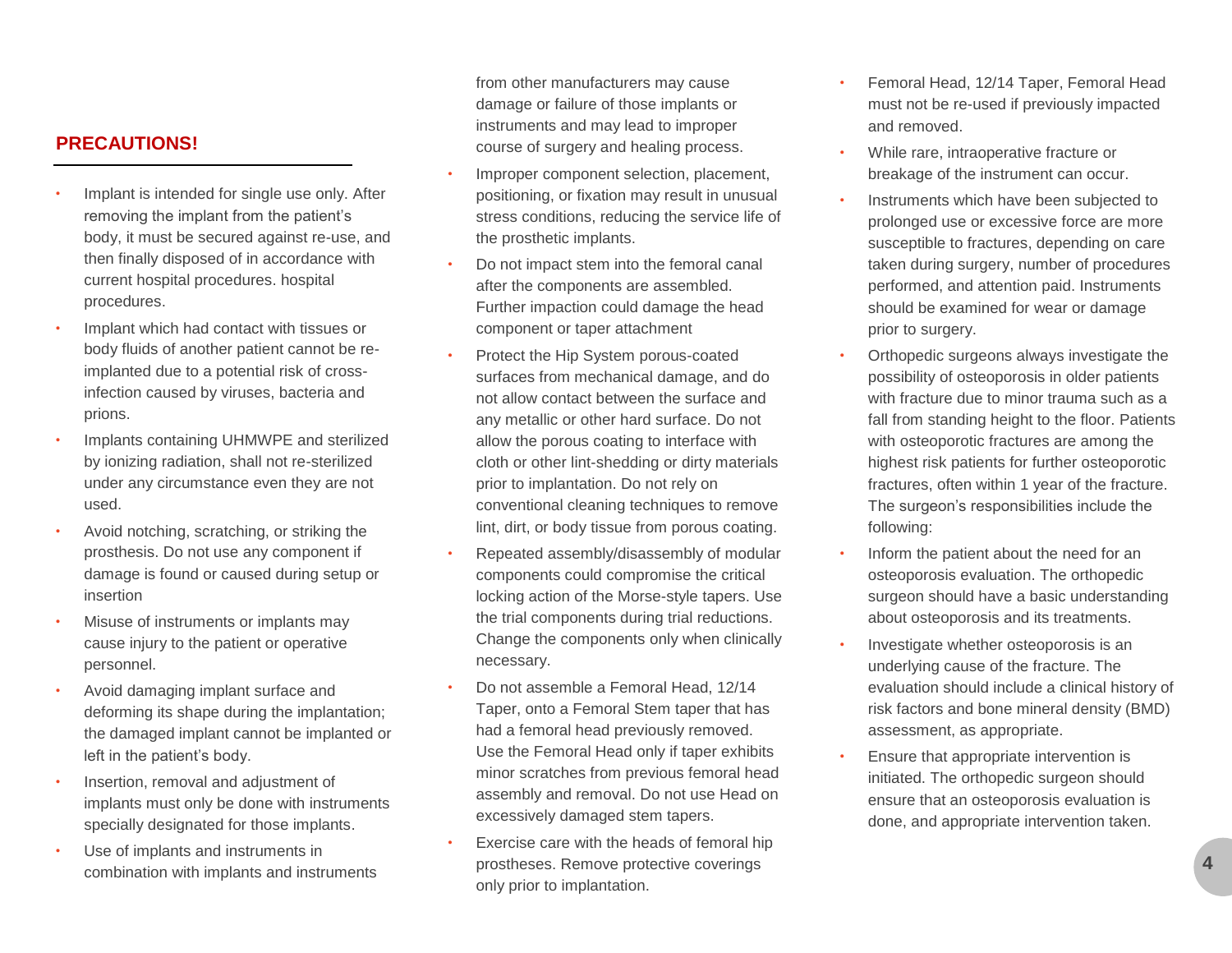### **WHAT HAPPENS BEFORE SURGERY?**

- Patients' conditions and/or predispositions such as those addressed in the abovementioned CONTRADICTION should be avoided.
- Before deciding about implantation, the surgeon shall inform the patient about indications and contraindications of such procedure and possibility of complications occurrence after the operation. Patient shall be introduced to the purpose and manner of the procedure, and to functional and aesthetic effects of such treatment.
- Proper clinical diagnosis and accurate operation planning and performance are needed to achieve good final result of treatment.
- Where material sensitivity is suspected, appropriate tests should be made prior to material selection or implantation.
- The implantation shall be carried out by the surgeon familiar with adequate rules and operating techniques, and who has acquired practical skills of using instrument set. The selection of surgical technique adequate for a specific patient remains surgeon's responsibility.
- The operation procedure shall be carefully planned. The size of implant should be determined prior to the beginning of the surgery. An adequate inventory of implants with required sizes should be available at the time of surgery, including sizes larger and smaller than those expected to be used.
- The surgeon should be familiar with all components of the
- implant system before use and should personally verify if all components and instruments are present before the surgery begins.
- Do not use the implant if the original, sterile packaging is damaged. Sterility cannot be guaranteed if the packaging is not intact. The packaging shall be carefully checked prior to use.
- Implants are delivered in protective packages. The package should be intact at the time of receipt.
- Before procedure begins, all implants should be carefully checked to ensure that there is no damage (surface scratching, dents, signs of corrosion and shape deformations). Damaged implant cannot be inserted into the body.

#### **WHAT HAPPENS AFTER SURGERY?**

- It is essential to follow all of physician's postoperative directions and warnings.
- It is essential to confirm proper position of the implant by roentgenographic examination.
- In postoperative period, in treatment, the correctness of implant positioning and immobilization of union should be confirmed by roentgenographic examination.
- The patient should be warned about the risk should he fail to follow the above-mentioned

rules, or should he be unavailable for followup clinical examination.

- The surgeon must instruct the patient to report any unusual changes of the operative site to his/her physician. If any change at the site has been detected, the patient should be closely monitored.
- The patient should be informed about the type of implant material.
- The patient should be warned to inform the medical staff about the inserted implants prior to any MRI procedure.
- The patient should be advised not to smoke or consume alcohol excessively during the period of treatment.
- If the patient is involved in an occupation or activity which may apply excessive stress on the implant (e.g. substantial walking, running, lifting, or muscle strain) the surgeon must advise the patient that resultant forces can cause implant failure.
- The surgeon must instruct the patient regarding appropriate and restricted activities during consolidation and maturation of the fusion mass in order to prevent placing excessive stress on the implants which may lead to fixation or implant failure and further clinical problems. The implant may break or become damaged as a result of strenuous activity or trauma and may need to be replaced in the future.
- Failure to perform appropriate immobilization of bone when delayed or non-union occurs may lead to excessive fatigue stresses in the implant. Fatigue stresses may be a potential cause of implant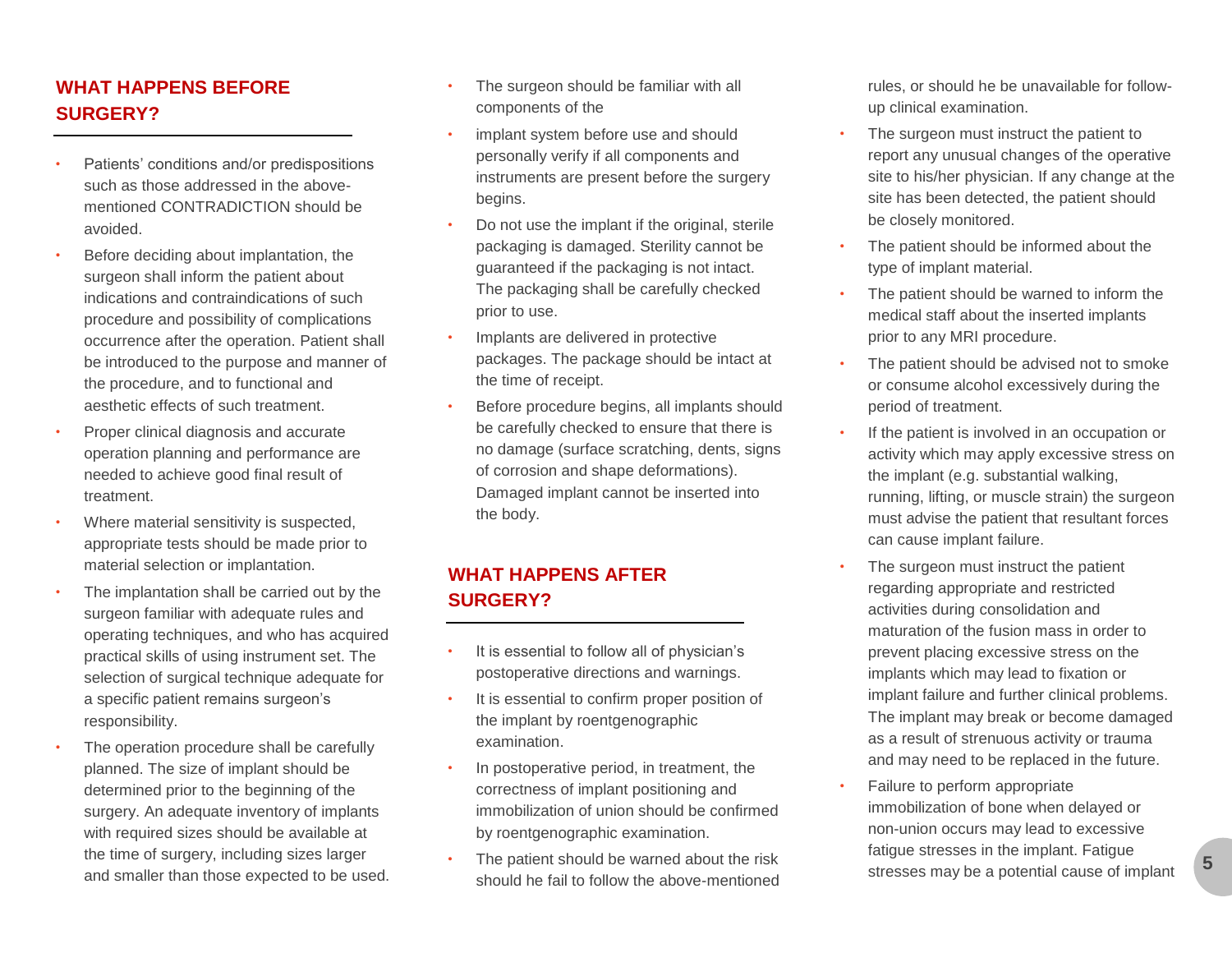becoming bent, loosened or fractured. If non-union of fracture or implant bending, loosening or fracture occurs, the patient should be immediately revised, and the implants should be removed before any serious injuries occur. The patient must be appropriately warned about these risks and closely monitored to ensure compliance during the treatment until the bone union is confirmed.

### **MAGNETIC RESONANCE COMPATIBILITY!**

- Orthomed E implants made completely from or containing elements made of implantable steel were not assessed for their safety and compatibility with magnetic resonance imaging procedures. The performance of MRI on these implants (especially in the magnetic field with a significant induction) may pose a potential risk of, i.e.:
	- implant displacement or heating up,
	- artifacts on MR images.
- Implants made of titanium are conditionally compatible with magnetic resonance imaging.
- The patient can be scanned under the following conditions:
	- static magnetic field of  $\leq$  3 Tesla,
	- maximum magnetic field spatial gradient  $of \leq 720$  Gauss/cm.

• maximum MR system reported wholebody-averaged specific absorption rate (SAR) of 3W/kg for 15 minutes of scanning.

#### **CAUTION:**

*The user should be absolutely familiar with the contraindications and warnings established by the manufacturer of the MRI scanner to be used for imaging procedure.*

- MR imaging may be interfered with if the area of interest is in the exact same area or relatively close to the position of the implant.
- Do not perform MRI if there are doubts about the tissue integrity and the implant fixation or if the proper location of the implant is impossible to be established.

#### **PACKAGING AND STORAGE!**

- Implants are single-use devices, provided sterilized by exposure to a minimum dose of 25 kGy of gamma radiation.
- The unit package contains: Sterile version one piece of the product. Polypropylene clam pack are a typical primary packaging material, then packed into High Density Polyethylene rigid boxboard as a secondary packaging material.
- The packaging is equipped with the product label. The label (as a primary label) contains e.g.: for sterile product
- Logo Orthomed-E and the address of the manufacturer.
- Name and size of the device.
- Production batch number (LOT), e.g. XXXXXXX.
- Material of the implant (see IMPLANT MATERIAL).
- Sterile sign indicates sterile product.
- Device pictogram and information symbols
- In addition to the device primary label, an auxiliary label with specific market requirements of a given area may be placed on the unit package (e.g. legal requirements of the country in which the device will be distributed).
- The package may contain: Instructions for Use and labels to be placed in a patient's medical record.
- Implants should be stored in appropriate protective packages, in a clean, dry place with a moderate temperature and under conditions that provide protection from direct sunlight.

#### **ADVERSE EFFECTS!**

The adverse effects may necessitate reoperation or revision. The surgeon should warn the patient about the possibility of adverse effects occurrence. The undermentioned list does not exhaust the topic of adverse events. There is a risk of occurrence of adverse events with unknown etiology which may be caused by many